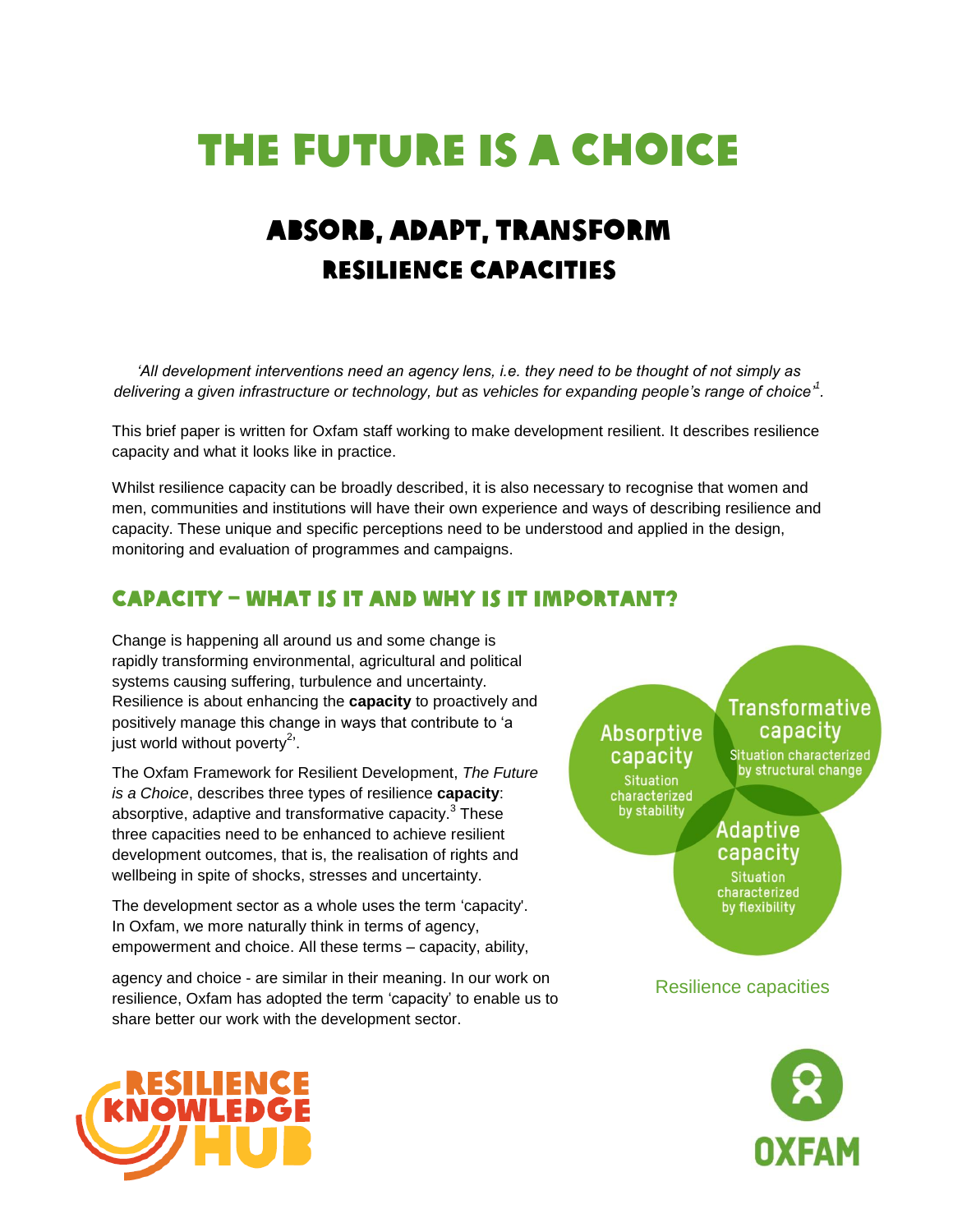

Pagina Kaijwa from Zambia is part of an Oxfam women's economic empowerment programme.

At its heart resilience requires us to move away from simply looking at what a person, household, or system **has** and recognise and enhance what it **does.** <sup>4</sup> Or to put it another way, it is not about 'things' only, it is also about agency. Resilience requires 'an agency centered approach'<sup>5</sup>. What our programmes need to leave behind is strengthened agency; enhanced capacity.

Capacity is broken down into three closely overlapping capacities - these are absorptive, adaptive and transformative capacities.

All three capacities are essential for resilience. They are interconnected and mutually reinforcing and exist at multiple levels e.g. individual, household, community, district, national, and within social-ecological systems. As they overlap, it is very unlikely that a programme will enhance one capacity in isolation e.g. humanitarian programming that uses cash transfers is likely to be enhancing the absorptive and adaptive capacities of individuals and market systems.

These three capacities are widely used in the sector and Oxfam, along with other NGOs and academics is developing its

understanding of these capacities and how they are strengthened and enhanced over time and in different contexts.

Oxfam's hypothesis is that resilience capacity is strengthened by enhancing collaborative ways of working across levels, sectors and actors and by deliberately engaging in and developing six social change processes that are shown in the diagram below.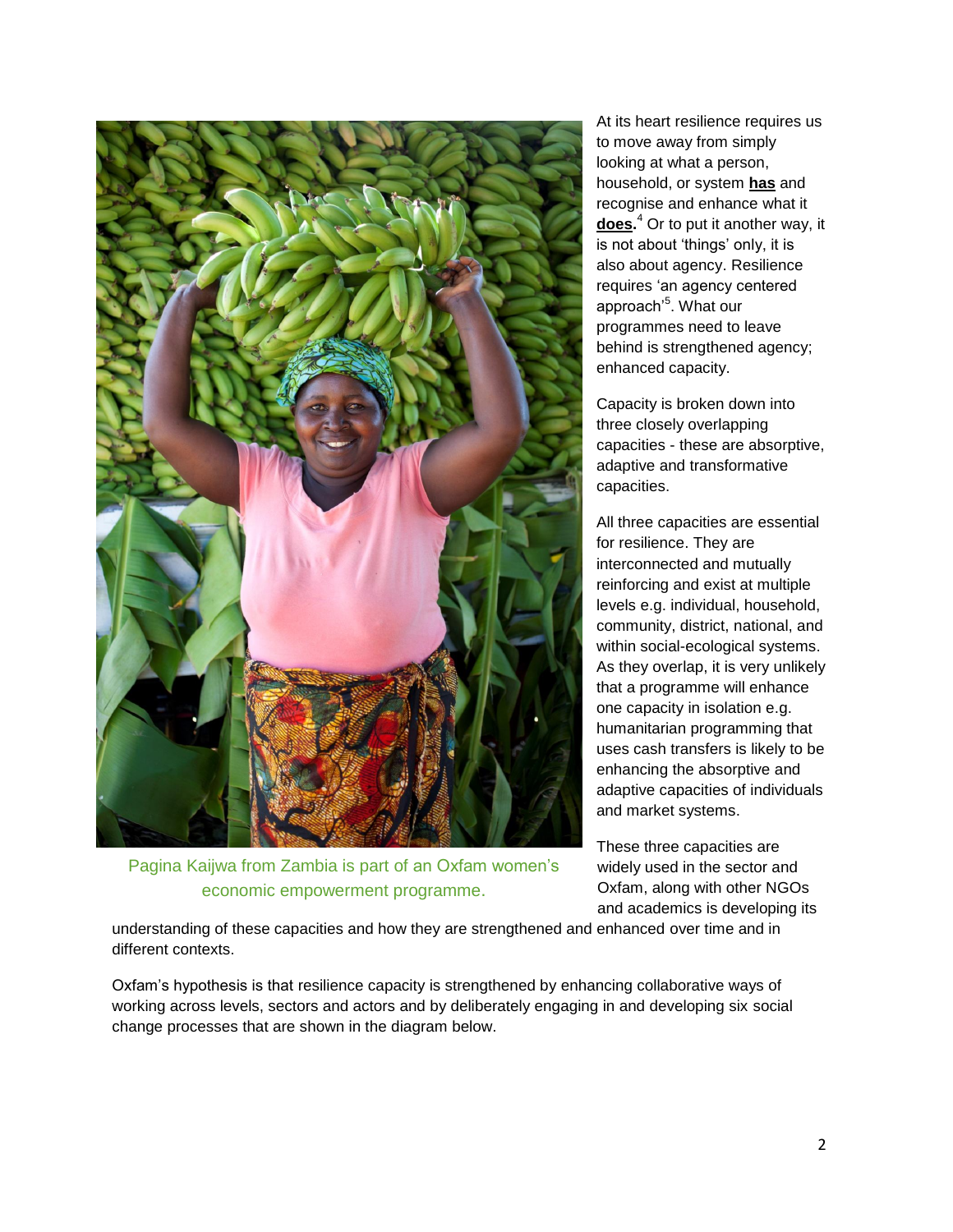## Absorptive capacity

*Absorptive capacity is the capacity to take intentional protective action and to cope with known shocks and stress. It is needed as shocks and stress will continue to happen, for example due to extreme weather events caused by climate change, protracted conflict, and disasters.*

Simply stated this is the capacity to 'bounce back' after a shock. It involves anticipating, planning, coping and recovering from specific, known shocks and short term stresses $6$ . Absorptive capacity is about ensuring stability because it aims to prevent or limit the negative impact of shocks on individuals, households, communities, businesses and authorities.

#### *Programme outcomes that indicate that this capacity has been strengthened include:*

- early warning systems are in place and functioning giving people, communities, authorities and institutions timely and relevant information about shocks such as storm surges, tsunamis, cyclones, droughts enabling appropriate action to be taken by people and authorities to reduce the impact of anticipated shocks
- structures and systems are in place and are protecting natural capital e.g. mangroves, forests, reefs and soils and physical capital such houses, shelters, roads, and water systems
- inclusive networks of family, neighbours, friends, and community groups are maintaining social capital
- social protection schemes (particularly those focussed on insurance), and safe mechanisms of  $\bullet$ remittance transfer are protecting assets and maintaining financial capital
- health and education systems and access to nutrition and support for psycho-social wellbeing are in place and protecting human capital
- disaster risk reduction laws, policy frameworks and well resourced contingency plans are in place and are enabling communities, private sector actors and authorities to function effectively and collaboratively in post shock situations.



#### Six social change processes that enhance resilience capacities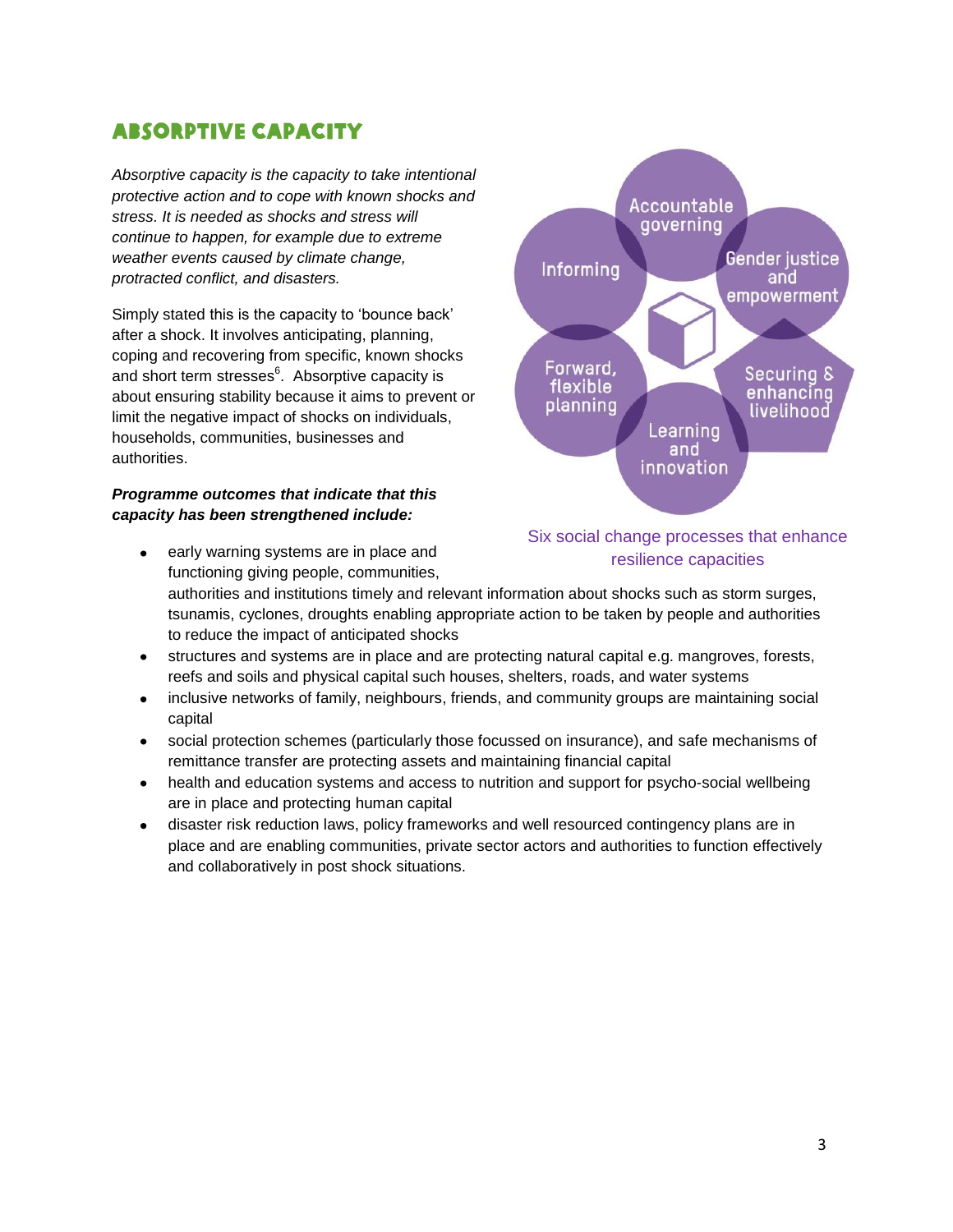## Adaptive Capacity

*Adaptive capacity is the capacity to make intentional incremental adjustments in anticipation of or in response to change, in ways that create more flexibility in the future. It is necessary because change is ongoing and uncertain, and because intentional transformation takes time and sustained engagement.*

Adaptation is about making appropriate changes in order to better manage, or adjust to a changing situation. A key aspect of adaptive capacity is accepting that change is ongoing as well as highly unpredictable. That is why adaptive capacity is about flexibility, and the ability to make incremental changes on an ongoing basis through process of continuous adjusting, learning, and innovation.

#### *Programme outcomes that indicate that this capacity has been strengthened include:*

- natural resources including land, soil and water are being used in ways that are inclusive, sustainable and adaptive to change such as climate change
- platforms are in place and bringing together women and men and different stakeholders, public and private, to make forward looking decisions, and learn from experiments involving new ideas and approaches
- diverse and inclusive forms of knowledge and information are being generated and are informing decisions at all levels
- enhanced and inclusive access to productive resources including credit, markets, livestock, and linkages to input suppliers
- social networks are accessible, equitable and innovative and have strong and diverse participation (e.g. self-help groups, savings groups)
- incremental technological and social innovations are being adopted such as new seed varieties, agricultural practices, ICTs, enterprise developments and new forms of partnerships
- legal and policy frameworks that support institutions to adapt and continue to provide services under changing conditions are in place and informing practice.

#### **Characteristics of adaptive institutions xiii**

- There are policy frameworks that  $\bullet$ support the institution's ability to adapt proactively
- Have sufficient financial,  $\bullet$ technological, and human resources and the ability to use them flexibly and swiftly
- Foster a culture of openness and  $\bullet$ fairness; are accountable for their actions, transparent in their dealings, and well received and respected within the community
- $\bullet$ Promote the development of a diverse range of proactive strategies and actions; has a culture of experimentation, learning and innovation
- Use monitoring and evaluation to  $\bullet$ assess effectiveness and make changes through an ongoing process of incremental adjustments
- $\bullet$ Possess a strong but fluid organisational purpose, vision, and set of priorities
- $\bullet$ Think ahead to what the future may bring and incorporates this thinking into plans
- $\bullet$ Enables decision-making with minimum bureaucratic delays
- Engages in partnerships and  $\bullet$ collaborative networks with other organisations
- Has visionary champions  $\bullet$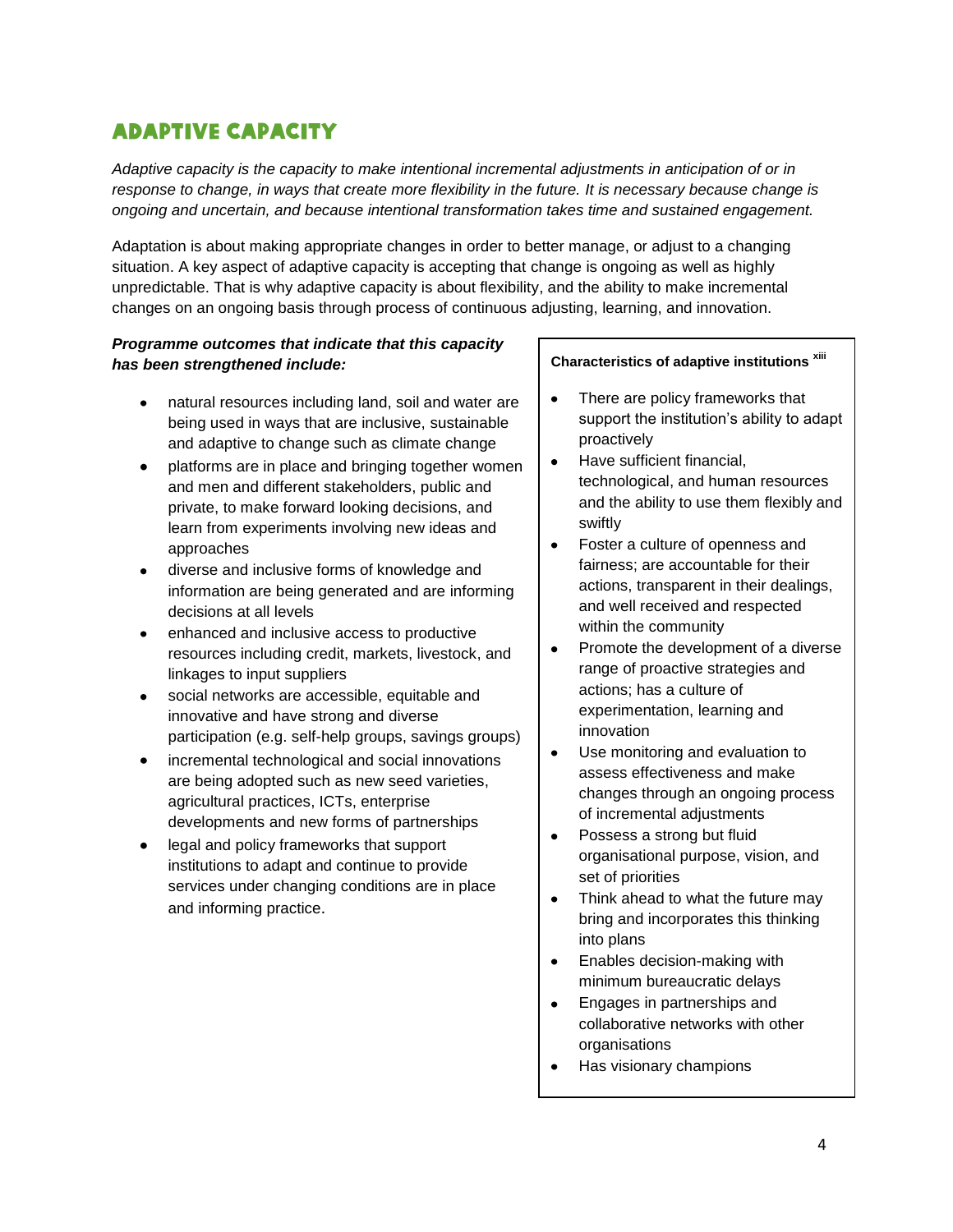## Transformative Capacity

*For Oxfam, transformative capacity is the capacity to make intentional change to stop or reduce the causes of risk, vulnerability, poverty, and inequality, and ensure the more equitable sharing of risk so it is not unfairly borne by people living in poverty or suffering from discrimination or marginalisation.*

Transformation is about fundamental changes in the deep structures that cause or increase vulnerability and risk as well as how risk is shared within societies and the global community. Another way to think about this is that transformation is about addressing the underlying failures of development or power imbalances that cause or increase and maintain risk and poverty. Transformation is not about addressing the close to or proximate causes of risk and vulnerability but their structural or root causes<sup>7</sup>

Researchers and practitioners warn that 'there is a need to resist attributing transformative character to any instance of social change'<sup>8</sup> . *For Oxfam, transformation is* **a** *deep change in the very structures that cause and maintain poverty and injustice.*

Therefore transformative capacity is the capacity of women and men to generate and engage in *deep ongoing change* that addresses the root causes of poverty, and injustice, vulnerability and risk. It can be thought of as 'a well developed sense of agency'<sup>9</sup> that includes the capacity to understand and consciously engage in long-term change process that shift power, beliefs, values and ways of thinking and behaving to support greater levels of justice and equity. It includes the capacity for collaboration and 'mutual reinvention'<sup>10</sup>, to make informed decisions and then to learn and adapt quickly, and build flexibility and momentum for positive and radical change over time.

The transformation of organisations and systems is intimately linked to individual transformation including personal shifts in attitudes, consciousness, motivation, and beliefs'<sup>11</sup>. At the same time, deep rooted poverty and injustice exists at all levels, so change at a local level, such as a household, will not fundamentally alter all the structures of poverty at all levels. For example, greater gender justice at the household level alone will not change the structures of gender inequality within a society.

It may also be possible for change at one level to generate momentum that influences higher levels. For example, increased gender justice within households can generate a momentum for change within the wider community. This is sometimes referred to as *crossing a threshold* or *reaching a tipping point*. Tipping points are most often caused by external events such as an earthquake or other disaster. Slow change may also result in a tipping point such as when an area becomes too drought prone for existing forms of agriculture. These disruptions to the status quo are also opportunities to reorganise and potentially transform unjust and unsuitable practices and systems.

#### *Programme outcomes that indicate that this capacity has been strengthened include:*

- women and men are making conscious changes to gender based power structures at the household, community and institutional level. This would include the re-organisation of how work is done and how resources are shared so that more equitable gendered power dynamics are reinforced and embedded in systems such as laws and organisational policies and practices
- individuals, civil society and institutions are engaged in long term processes of change that address root causes of poverty and risk and social movements are generating momentum for inclusive change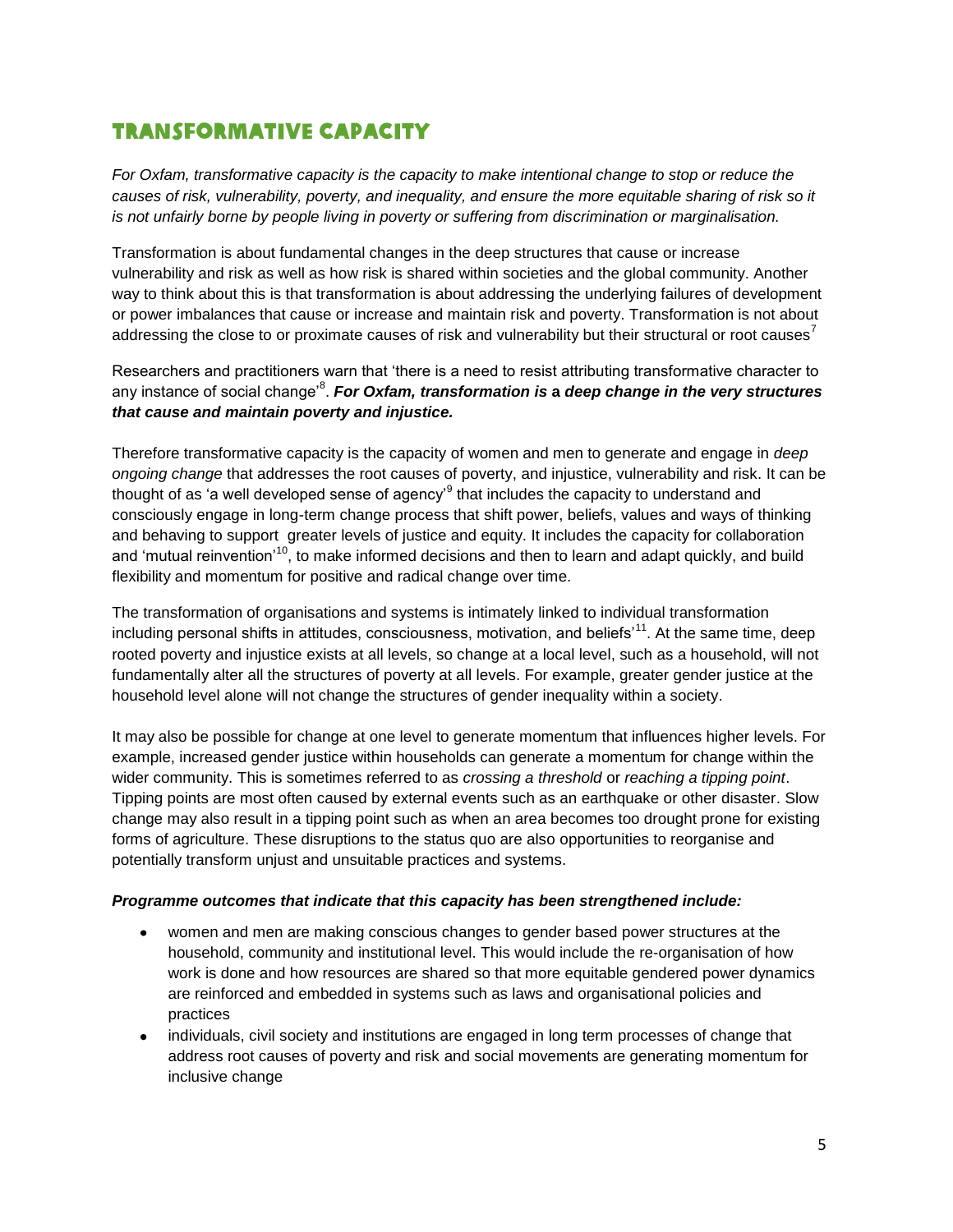- women and men, groups and institutions who have previously been in conflict are working collaboratively together for example through processes of conflict transformation or in the shared management of natural resources
- people and authorities are working together to innovate and test new approaches and are adopting new ways of organising and sharing power
- people are collectively generating, describing and working towards plausible scenarios of sustainable and just futures
- people who have limited formal power are engaging fully and with dignity in decision-making processes that result in new laws and policy frameworks or ways of managing or organising
- the lived experience of poor and vulnerable women and men are generating knowledge and shaping new ways of thinking and acting
- development and persistence of inclusive forms of governance that for example redistribute benefits, give more equal access to resources or allow people living in poverty to fully participate in the design, monitoring and accountability of policy processes.

## A story of resilience capacities growing over time

This is a story of change from Oxfam India adapted from a blog written by Duncan Green<sup>12</sup>. We have made suggestions about what resilience capacities have been enhanced by community members and by other actors working with them. The story illustrates the importance of all three capacities and how they overlap and reinforce each other.

*When the people of Tikamgarh, in Madhya Pradesh first learned how to seed ponds with fish fry, productivity rocketed. However upper caste landowners saw the opportunity to make money and excluded the traditional fishing communities. The communities responded. They formed cooperatives, with the help of an upper caste former civil servant whose NGO, [Vikalp,](https://www.facebook.com/VikalpNgo/info?tab=page_info) played a key role in supporting their organization, and started to win back control of a few ponds. People's action persuaded the State, Government to revise its fisheries policy, spelling out their rights. The government is now leasing the ponds to fishing communities rather than the upper caste landlords, at lower rates and for longer periods And the fishers' organization, Machhuwara Sangathan, has consolidated itself and no longer needs NGOs to intercede with the authorities on its behalf.* 

Processes of learning and innovation enabled the women and men to adopt a new technology (seeding ponds) and enhance their adaptive capacity, however existing power relations were changed and this required community members and other actors to become proactive agents of deeper social change. Social capital was extended and enhanced and new ways of organising and of influencing power enabled community members to bring about change in a higher level of the system i.e. the creation of a policy framework that recognises their rights.

These processes and their results indicate that the communities' capacity to transform the causes of their exclusion has been enhanced.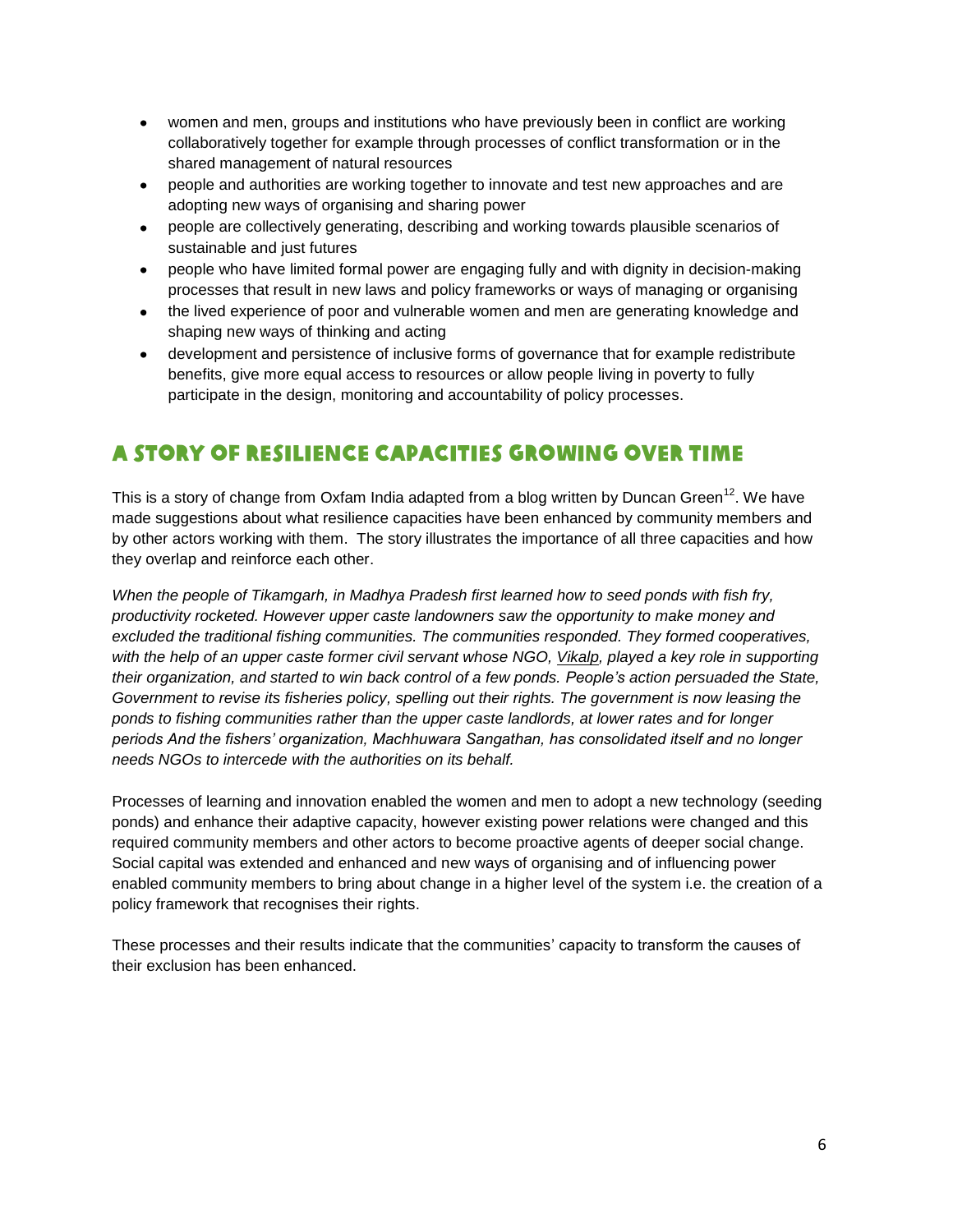*Twenty three of the ponds are now run by women's cooperatives and everyone agreed they are more productive, because the women take care of the fish better and the police are more worried about incidents of theft involving violence against women, so react faster when thieves try and steal their fish.*

*The fishing communities come from the lower Kewat caste, and the deep psychological roots of caste remain (people kept coming up to touch the feet of Vikalp's Brahmin boss, Omprakash Rawat, during our meetings). But they say they feel prouder of their identity these days, celebrate the birth of their caste heroes, and both men and women stand for local elections, and win. All unthinkable until this process kicked off.* 

Processes of empowerment are bringing about changes in the deep structures of gender and caste, and a new sense of identity which are further enhancing the communities' capacity to transform the structural causes of exclusion.

*But it's not all milk and honey. The upper castes are responding in turn and seizing the fertile soil exposed when the dry season comes and the pond waters recede. Farming that land is crucial to the fishing communities in getting through the hot summer months.* 

*Then there's the drought, now in its third year. Only about 10% of the ponds still had fish and water in them when we visited, and it's still two months until the monsoon comes. Incomes drop, land conflicts break out, and some people have to temporarily migrate to the cities to find casual labour to see them through.* 



Guddi Bai, from Madia village, selling fresh fish at Prithvipur market; the fish were caught from the women's pond.

**These challenges indicate that there may be limits to the communities' absorptive and adaptive capacities that need to be addressed to strengthen their resilience over time. These questions may help prompt further action:** 

- What actions are needed to enable the ponds to retain water during periods of drought?
- What actions would increase the coping choices of households so they did not have to rely on short term migration? How can women and men better manage the impacts of migration?
- If cyclical, shorter term risks are not addressed, will the capacity of the communities to transform the structural causes of their exclusion break down?